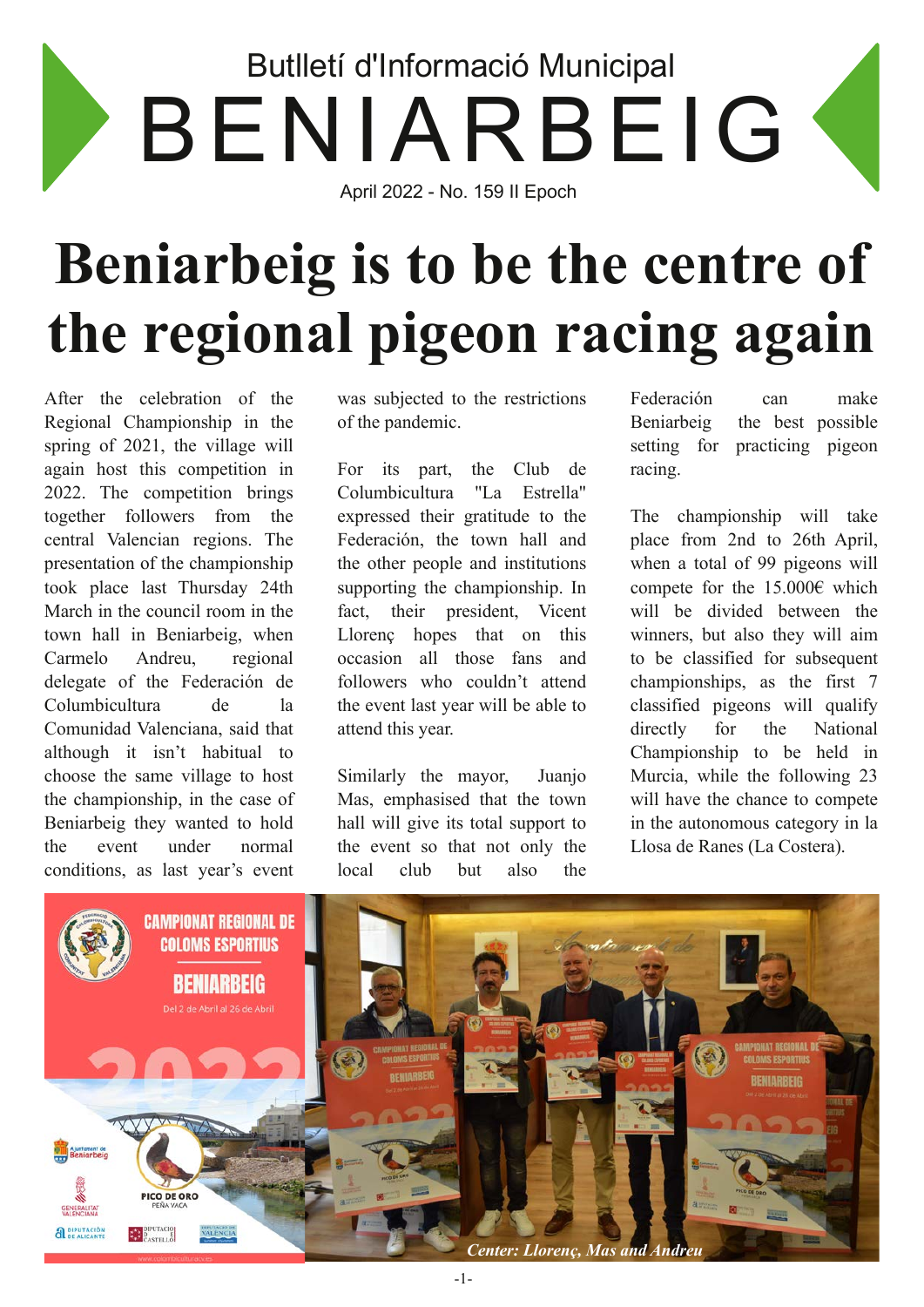# **Beniarbeig Town Hall renews its vehicle fleet**

Just a couple of months apart, two of the vehicles belonging to the Town Hall have been replaced. On the one hand, the Local Police have received a car from the Diputación de Alicante, a Peugeot e-2008, within the call for financially sustainable investments. It's a 100% electric 4wheel drive with a range of



300km. In this way the patrols by the local police will see gas emissions and acoustic pollution reduced, at the same time saving money on fuel.

On the other hand, the Town Hall has also purchased a Dacia Sandero. In this case, its use will be shared, as it will be used by

the town hall workers to enable them to carry out their work, such as attend training courses in other towns or monitor the drinking water, but also it will be a back up car for the local police when it's necessary to have more police on duty, as for example at sports events like the running race or the cycling race.



# **The sponsored walk raises more than 500€**

On the morning of Sunday 13th March, some 300 participants responded to the call by the Asociación de Amas de Casa de Beniarbeig to celebrate International Women's Day. The event started in the plaza del 9 de Octubre, where the participants met and from where



the councillor for equality, Sara Gil Peretó, read the manifesto to commemorate the day. Then, the local association handed over the 564€ collected from the entry fees to the Ondara representative of the Asociación Española Contra el Cáncer.



Then the participants started the walk through the streets of the village, there were two routes, one of 2km and the other 4km. At the end of the walk the housewives provided a snack for all of the participants.

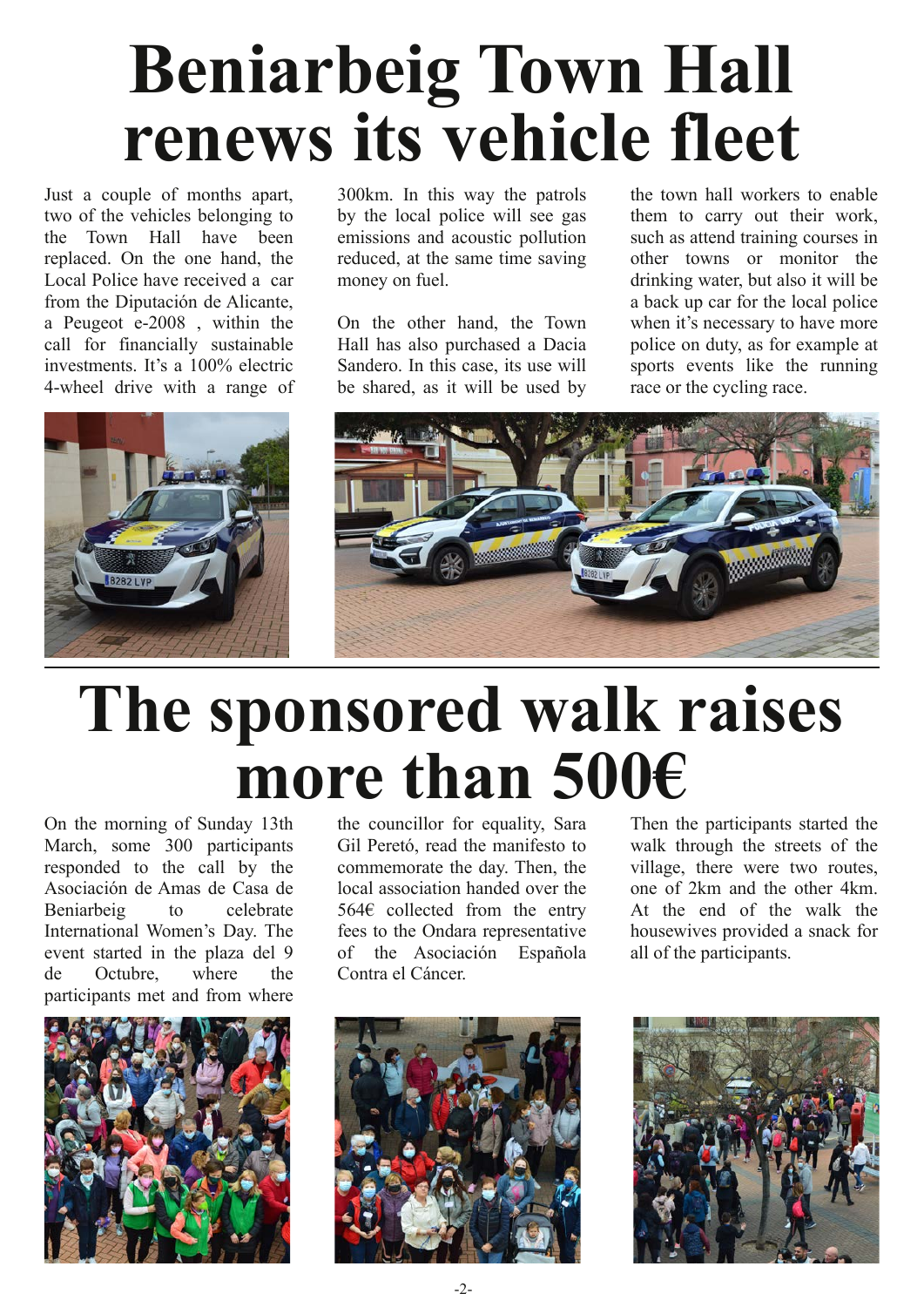## **The MP Javier Gutiérrez sees first hand the investments made by the Diputación**

On Tuesday 15th March, Beniarbeig received a visit from Javier Gutiérrez who, in his role as MP for Infrastructure and Help to towns and villages, wanted to see first hand the investments made by the Diputación de Alicante in the village during this legislature. The investment is valued at more than 1.1 million euros, the most significant of which are the 720,000  $\epsilon$  which the provincial body has invested in the theatreauditorium. Gutiérrez was accompanied by the mayor of Beniarbeig, Juanjo Mas, as host, and together they visited some of the investments, such as the new

underground rubbish bins. At the same time they were able to talk about the current needs of small villages like Beniarbeig and

about the actions which the Diputación de Alicante has planned for this type of village.



*Left to right: Javier Gutiérrez and Juanjo Mas*

## **The councillor for equality organises a self defence course for women**

With March being the month to celebrate Women's Day, the councillor for equality, Sara Gil Peretó, organised self defence sessions over the last weekend of March and the first weekend of April. The sessions were held in the meeting room at the Pensioners' Club and more than a dozen women from the village and the surrounding area took part.

They learned not only some manoeuvres to help them to avoid physical violence, they also learned to analyse relationships with family and their partner from an egalitarian and inclusive perspective, and to develop tools to take care of themselves.

The course was led by La Baula, a project involving Maddalena Bianchini and Daniel Abad García, who energised the sessions in a participative way, focussing on gender. The councillor, Gil, explained that "with this course we aim to improve our relationship with those around us to make them more enriching and safer for us".